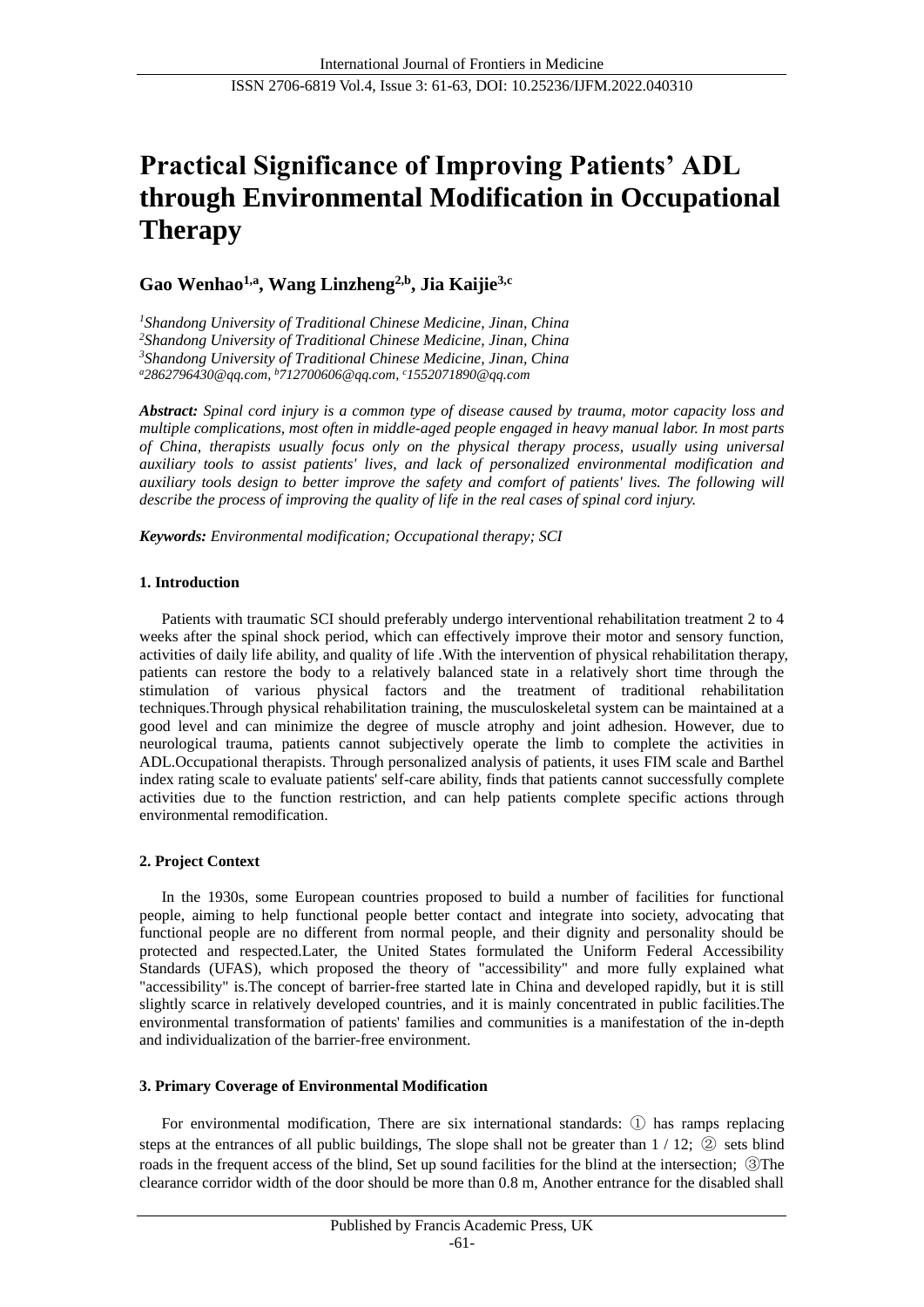## ISSN 2706-6819 Vol.4, Issue 3: 61-63, DOI: 10.25236/IJFM.2022.040310

be provided for the revolving doors; ④ The clearance width of all building corridors shall be more than 1.3 m; ⑤The public toilets shall be provided with seat toilets with handrails, Door partition shall be open or sliding, To ensure the interior space for wheelchair access; ⑥The entrance net width of elevator should be more than 0.8 m .According to the different degree of injury, rehabilitation effects and personal system of SCI patients, specific problems should be analyzed.Specific environmental transformation projects should include most of the conditions of ADL for people with functional disorders, such as eating, bathing, using the toilet, displacement, personal hygiene management, work, etc.

Take a patient with high spinal cord injury as an example, the patient caused C2-C6 injury due to a car accident, postoperative rehabilitation, good effect, and still adhere to the training.Now there is no feeling below the chest, can not be autonomous exercise, urine and feces can not control.Hand and wrist spasms, both upper limbs recover better, able to complete 60% -70%ROM activities.The patient is male, now living in the center of a prefecture-level city in Shandong province, aged 29 years old, unmarried, 181cm height, weight 79kg, graduate degree, a foreign company employee before the accident, parents were state-owned enterprises, good family conditions.After the accident, the patient purchased an apartment near the company and lived with his parents in a living area of about 90 ㎡.He was discharged 28 days after surgery and after about 11 months, occupational therapists was required to perform environmental modification of his living environment.

The patient already has barrier-free access, width of 1.4m, height of 0.5m, length of 5m, which basically meets and slightly below the standard.On this basis, the therapist added a length of 5m and a height of 0.75m, with a gentle slope at the threshold. The width of the elevator door is 1.0m, and it is well connected with all floors. The wheelchair can pass smoothly. The therapist sets an emergency phone at the height of 0.75m to facilitate patients to deal with accidents.The patient's bed was 0.55m high, flush with the wheelchair, and easy to position transfer.The therapist designs a wide handle on both sides of the bed, and the patient can switch from supine position to long sitting position.Anti-slip pad under the toilet, handrails on both sides, a bathroom platform with a height of about 0.55m, and reduce the height of the shower head.The work table is changed with adjustable height and movable type for patients to work on the bed.

Through the above environmental modification, patients can independently complete some ADL such as getting up, bathing and displacement.The patient said that after the environmental transformation, life is much more convenient, some things completely need the help of parents, now can also reduce the participation of parents, safety is also improved, do not worry about falling down because of improper operation.

#### **4. Advantages and Disadvantages of the Project**

Environmental transformation is also an important part of rehabilitation treatment. Its advantages are that it can expand patients 'activity space, improve patients' self-care ability, help patients to build self-confidence and assist patients in ADL to carry out rehabilitation training, which is a manifestation of people-oriented concept.Environmental transformation can also reduce the burden of family members and improve the sense of security of patients and their families.

At present, the development of environmental transformation in Chinese mainland is not optimistic, mainly due to the following disadvantages.First of all, the immature technology of environmental transformation may lead to the occupation of social and public resources, which will bring unnecessary impact on the normal life of other citizens.Secondly, environmental transformation has high requirements for patients' family conditions, and ordinary families generally do not have the awareness or enough funds to support the completion of environmental transformation.Finally, the maintenance and repair of the environment after the transformation is also necessary, and if ignored, it will often bring potential safety risks.

#### **5. Project Significance and Enlightenment**

Through the adaptation of simple AIDS and environmental transformation, the disabled can improve their self-care ability, reduce the burden of caregivers, facilitate daily life, and enable the disabled to participate more in family and community life.This is the goal of the China Disabled Persons' Federation / Hong Kong Rehabilitation Association.The principles of auxiliary equipment